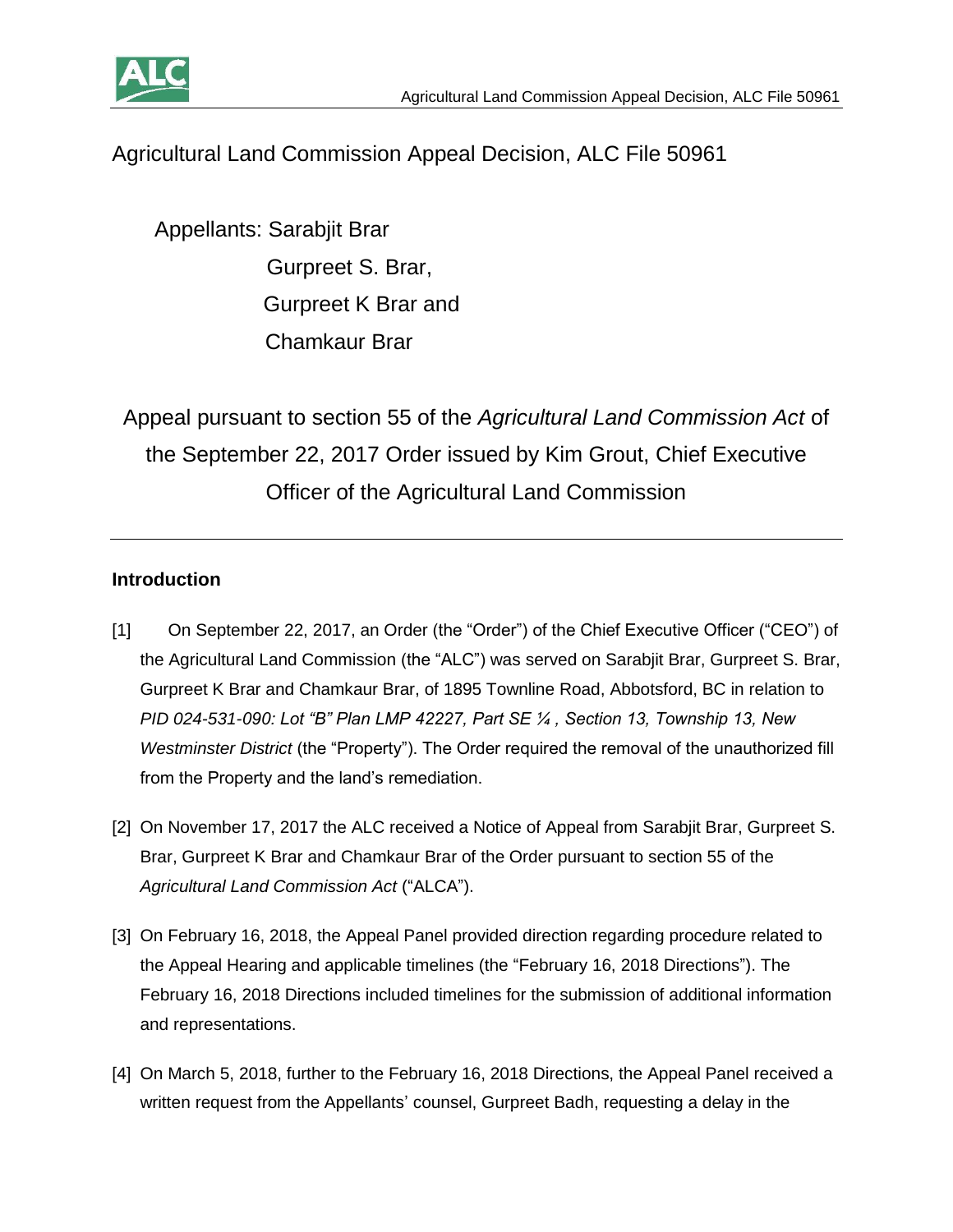

hearing of the appeal, which was at that time Scheduled for March 7, 2018, in order to give time to prepare an appropriate submission.The hearing was delayed.

- [5] An Appeal Submission dated April 16, 2018 was received from the Appellants' counsel.
- [6] The appeal process included an oral hearing heard by the Appeal Panel. The oral hearing occurred on April 25, 2018 at the ALC Offices located in Burnaby, BC (the "Oral Hearing"). The Appeal Panel consisted of Frank Leonard (ALC Chair) and ALC Vice Chairs Richard Mumford, Gerry Zimmermann, Linda Michaluk, and Dave Merz.
- [7] Following the Appeal Hearing additional information was requested from both the ALC CEO and the Appellant (see below for details) and opportunity was provided for rebuttal.
- [8] Although Frank Leonard was present at the Appeal Hearing, he was not present at the Appeal Decision.

### **Background**

[9] The Order relates to a property located at 1895 Townline Road, Abbotsford, BC (as defined above, the "Property"). The legal description of the Property is:

PID 024-531-090: Lot "B" Plan LMP 42227*, Part SE ¼ , Section 13, Township 13, New Westminster District*.

- [10] The Property is 2 ha and is located within a designated agricultural land reserve ("ALR") as defined in section 1 of the ALCA.
- [11] The involvement of Compliance and Enforcement ("C&E") staff of the ALC with the Property began on June 16, 2017 (the following are timeline highlights).
	- On June 16, 2017 a complaint was received from a member of the public that topsoil was being stripped, the ground compacted and acres of gravel were being spread at 1895 Townline Road.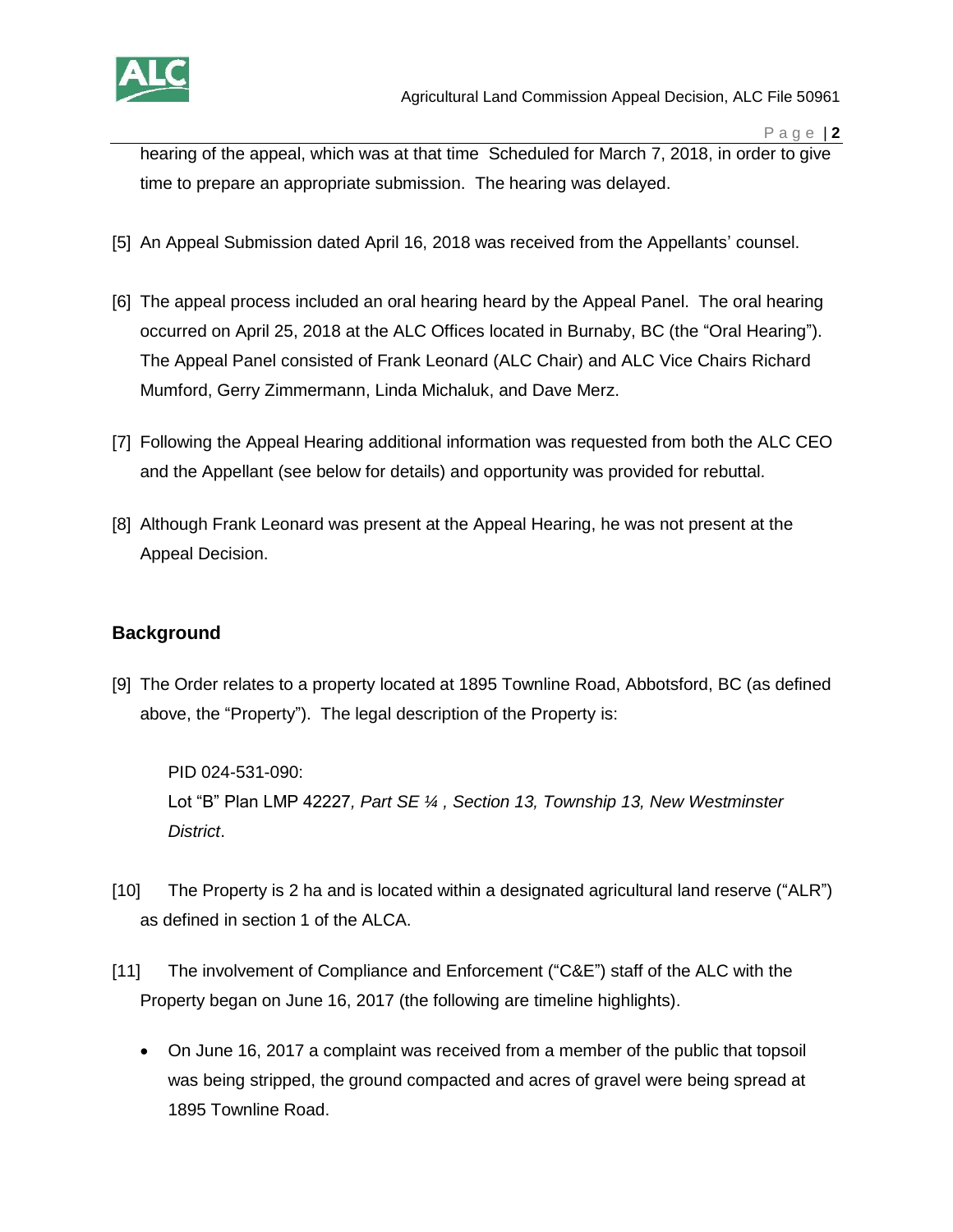

- An August 4, 2017 site inspection undertaken by ALC C&E Officer David Assels revealed that soil removal and deposition of fill had taken place on both the Property and the adjoining 1913 Townline Road.
- Stop Work Orders were issued on August 8 and August 9, 2017. Additionally, owners of both properties were issued Notices of Contravention requesting the following information:
	- o The total volume of soil removed from the property.
	- o The total volume of material brought into the property.
	- o Any and all invoices/load slips related to the Fill Project.
	- $\circ$  The contact information of all contractors/agents Qualified Professional involved in the Fill Project.
	- o Any reports completed by a qualified professional that related to the Fill Project.
- A letter dated August 20, 2018 from Chamkaur Brar indicated that no soil was removed from the Property, though it was graded slightly, and that the amount of gravel deposited on the Property was 1,700 cubic meters, and that the intention was to start a nursery farm for blueberries and other plants.
- On September 22, 2017 the CEO issued the Order requiring the removal of the unauthorized fill and that the subsequent remediation of the Property must be overseen by a Qualified Environmental Professional (QEP).
- On November 17, 2017, the Appellants submitted a Notice of Appeal of the Order.
- On April 25, 2018 the Appeal Panel conducted the Oral Hearing.

### **The Order**

- [12] Among the various materials the Appeal Panel had before it was a copy of the Order together with the documents referenced therein. These documents comprised the "ALC Documents Package" to which the Appellants were provided electronic access on February 16, 2018 as part of this Appeal.
- [13] On September 22, 2017 the CEO issued the following Order: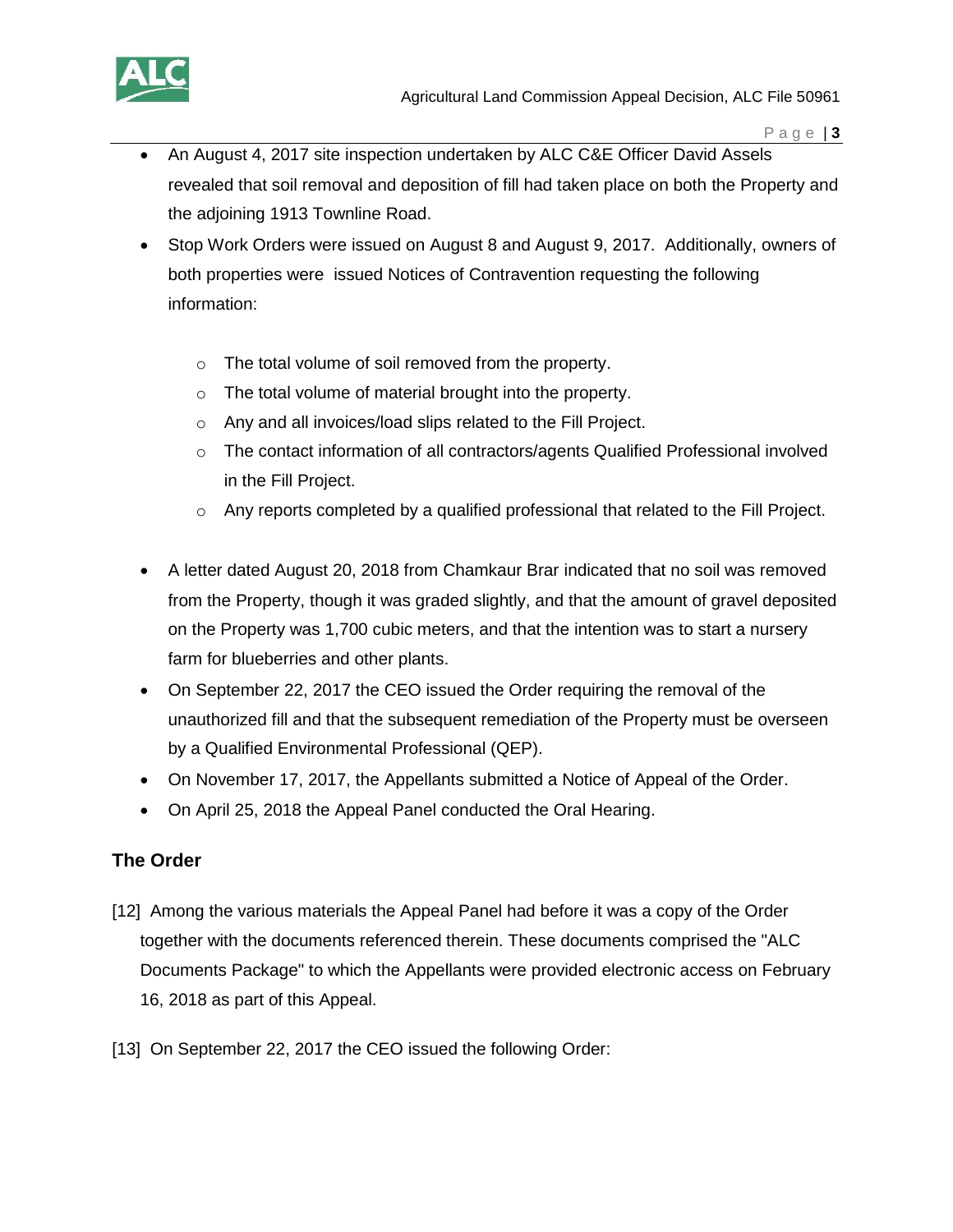

Agricultural Land Commission Appeal Decision, ALC File 50961

P a g e | **4**

"*Accordingly and in the circumstances*, *pursuant to Section 52(1) of the Act as Chief Executive Officer of the Commission I hereby Order Sarabjit Brar; Gurpreet S. Brar, Gurpreet K. Brar and Chamkauar Brar and their agents, representatives, employees and any other person acting on their behalf, to remove all fill, including, but not limited to, any material brought on land in the Agricultural Land Reserve other than materials exempted by Regulation.*

*In addition the Property must be remediated to ensure that soil agricultural capability is similar to or better than before the fill was imported onto the Property:*

*The above requirements must be completed by December 15, 2017, unless prior to that time, I agree in writing to vary this remediation order."* 

### **Notice of Appeal**

[14] Section 55(1) of the ALCA permits an appeal from certain specified orders, including an order made under sections 50 and 52 of the ALCA. Section 55(1) states as follows:

> *A person who is the subject of a determination, a decision, an order or a penalty under section 50, 52 or 54 (I) may appeal the determination, decision, order or penalty to the commission by serving the commission with a notice of appeal.*

[15] On November 17, 2017 the ALC received a Notice of Appeal of the Order from the Appellants.

### **Written Evidence and Written Submissions**

- [16] The submissions included with the Notice of Appeal received November 17, 2017, and the April 16, 2018 Appeal Submission (together, the "Appeal Submissions") submitted by Gurpreet Badh, the Appellants' counsel, indicate the following:
	- 1. The Appellants purchased the Property in June 2017 for the purpose of starting a nursery for blueberries and other plants.
	- 2. The Appellants began to deposit gravel on the Property to facilitate the nursery operation. After receiving information dated August 8, 2017 from ALC C&E Officer Assels outlining his concerns with the apparent removal of soil and deposit of gravel,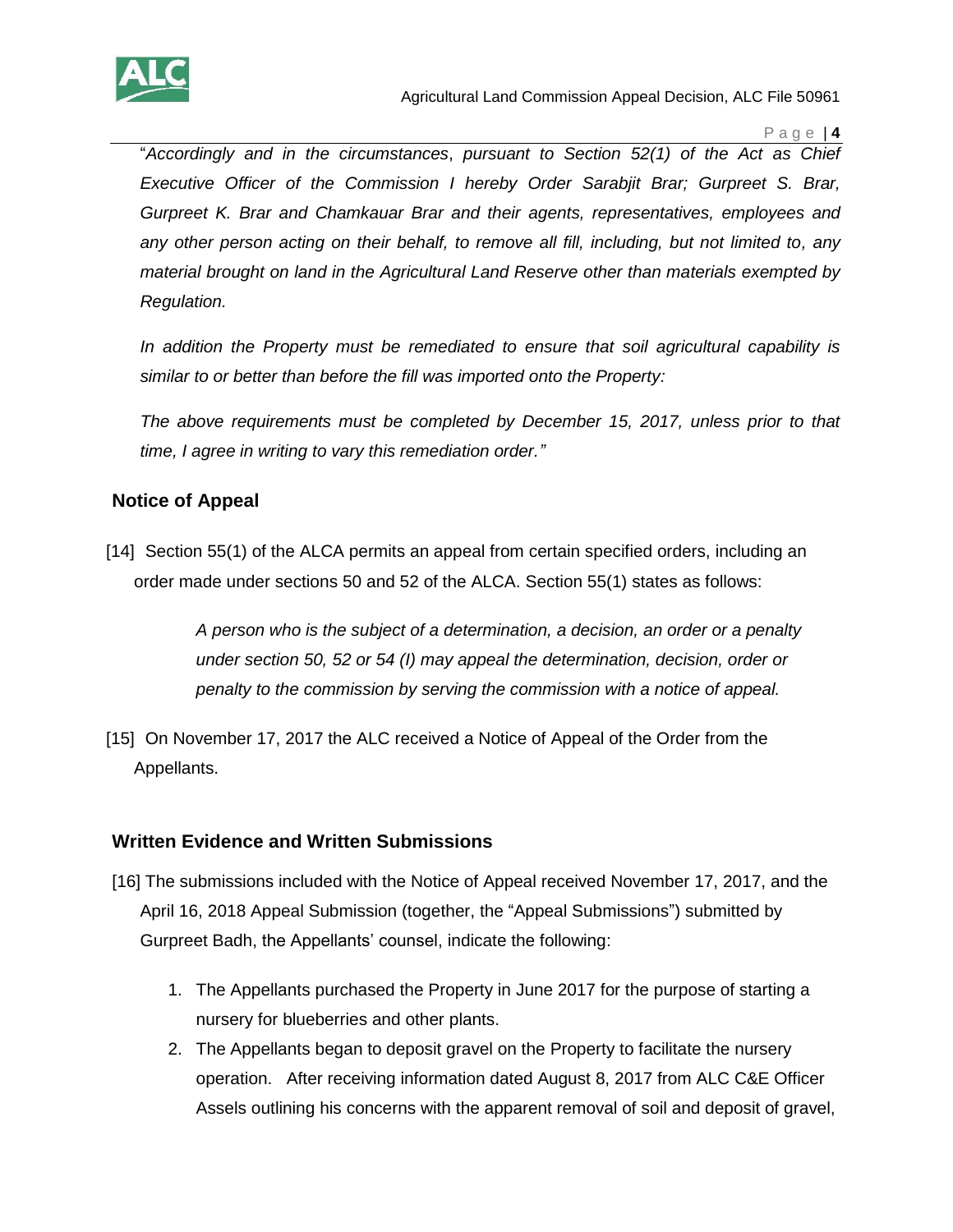

the Appellants provided correspondence dated August 20, 2017 indicating that a nursery farm operation was proposed for the Property and that no topsoil had been removed.

- 3. The Appellants indicate that in the inspection report Officer Assels has alleged that soil removal and deposition of fill had taken place on both 1895 and 1913 Townline Road, and that the usage of the Property as a blueberry nursery was not consistent with local standard berry farming practices.
- 4. The Appellants indicate that the Order is not valid in law, because it is based on inconclusive and unsubstantiated evidence, and on an unreliable inspection report which is contrary to the allegations on which the said Order has been made.

### **Oral Hearing**

- [17] The appeal process included the Oral Hearing which was held on April 25, 2018 at the ALC Offices at #201, 4940 Canada Way, Burnaby, BC.
- [18] The individuals attending the Oral Hearing included, for the Appellants, Gurpreet Badh, and Chamkaur Brar.
- [19] During the Oral Hearing, oral submissions were made pursuant to the Appeal Submission of April 16, 2018 (as noted above).

### **Relief Requested on Appeal**

- [20] Section 55(2) of the ALCA states:
	- *On an appeal under this section, the commission may (a) confirm or reverse the determination, decision, order or penalty, or (b) refer the matter, with or without directions, back to the person who made the initial determination, decision or order.*
- [21] The order sought by the Appellants is as follows, as set out in the Appeal Submission dated April 16, 2018: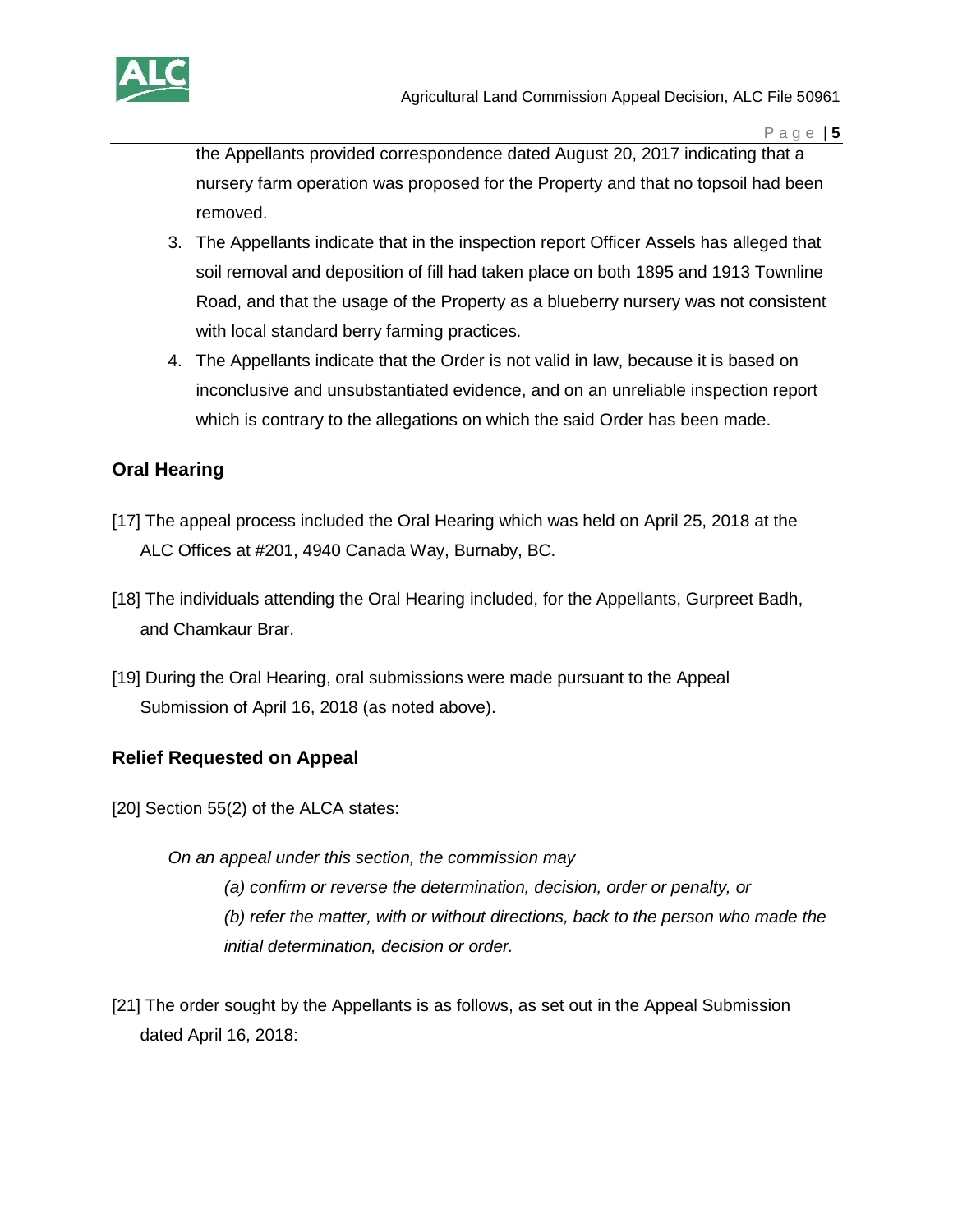

*"The Chief Executive Officer has failed to establish a case of Non-Farm Use and relied on speculative evidence to arrive at her decision and the Remediation Order should therefore be set aside."*

#### **Additional Information Requested**

- [22] In a letter dated May 14, 2018 the Appeal Panel requested that the CEO of the ALC provide the following information.
	- *Whether (and to what extent) gravel deposition is commonly used to provide a bed for potted plants in nursery operations in Abbotsford, or nearby local communities;*
	- *Evidence that topsoil may have been removed from the Property (as alleged in C & E August 8, 2017 correspondence);*
	- *An accurate calculation of the amount of gravel fill material deposited on the Property (in total cubic meters – and to what depth).*
- [23] In addition the Appellants were prompted via a May 14, 2018 letter to provide examples of nursery operations which were underlain with gravel.
- [24] A letter dated May 22, 2018 was received from the Appellants' counsel, Gurpreet Badh, which provided a list of the addresses of sixteen (16) nursery facilities which were operated on gravel beds. Numerous photographs of these facilities were provided (but not cross referenced to the addresses).
- [25] A letter dated May 24, 2018 was received from the CEO of the ALC responding to the May 14, 2018 letter from the Appeal Panel. The response indicated:
	- Sand and gravel are often used in nursery beds for drainage and weed free surfaces, but is usually a mixture of  $10 - 15$  cm of sand covered with geotechnical fabric and then an additional 10 – 15 cm of crushed gravel. An irrigation mainline is also generally buried with lateral lines on the surface. An analysis of test pits on the subject property indicated that geotechnical fabric was not installed. Also container nurseries are not listed as a permitted nonfarm use or a farm use in the ALC Regulation, and therefore a request is processed as a Notice of Intent or a non-farm use application.
	- It was confirmed that there is no evidence that topsoil was removed from the Property.
	- A site visit on May 23, 2018 by ALC staff (Glavas and Assels) confirmed that that an estimated 3,580 cubic meters had been deposited on the Property.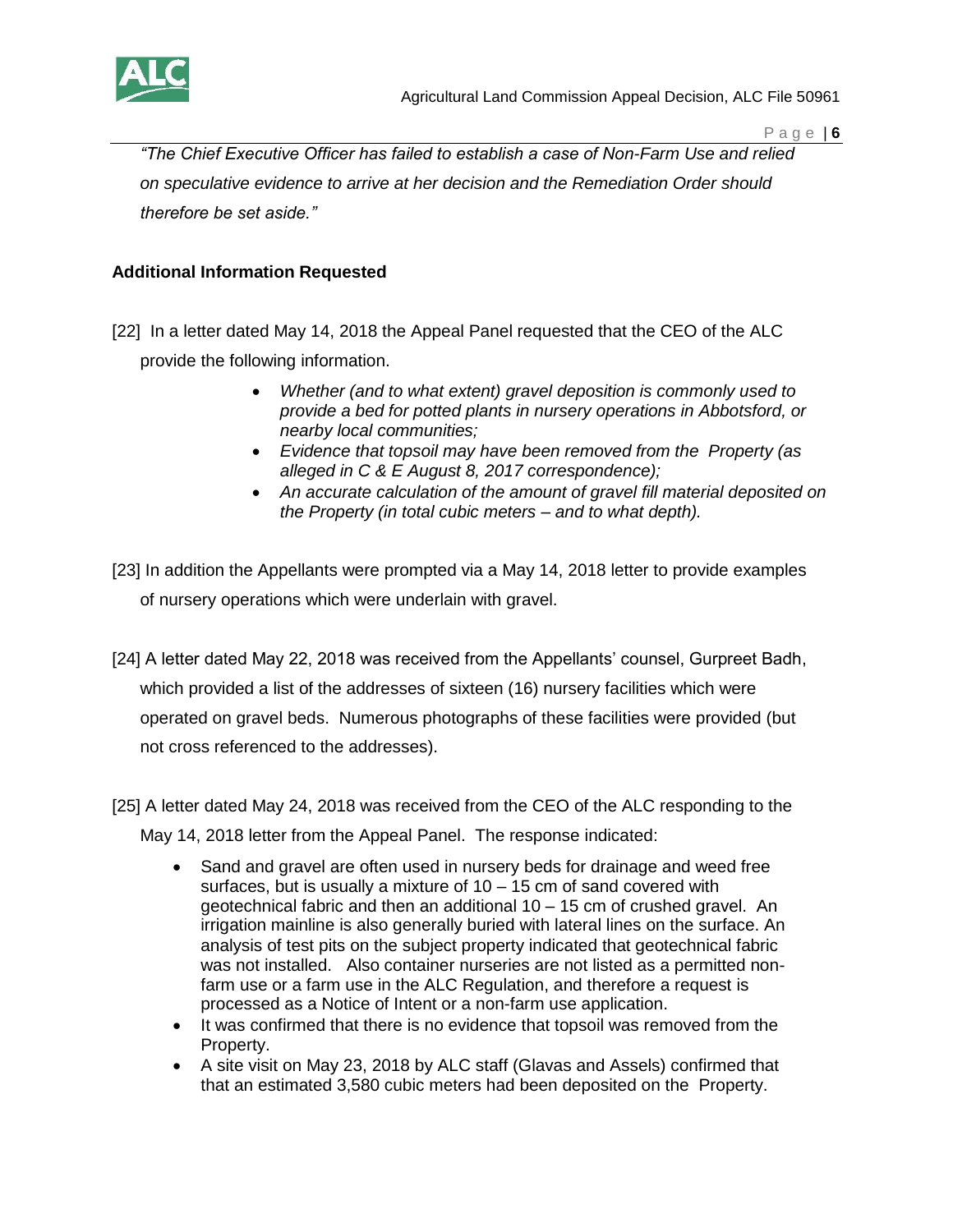

[26] A letter dated July 11, 2018 was received from the Appellants' counsel, Gurpreet Badh,

in response to the ALC CEO's May 14, 2018 letter. The letter:

- indicated that the Appellants were interrupted in their setting up of the container nursery;
- indicated that the Courts have indicated that the term "farm operation" needs to be given a broad meaning, the *Farm Practices Protection (Right to Farm) Act* ("FPPA") defines a "farm operation" as the growing, producing, raising or keeping of animals or plants, and the ALCA references the FPPA when defining "farm use".
- concurred with the ALC staff assessment that no topsoil had been removed from the Property, but disagreed with the staff assessment as to the amount of gravel deposited, claiming 1/3 of the estimated amount.

## **Appeal Panel's Findings:**

- [27] The Appeal Panel makes the following observations and findings as to the claims and statements of the Appellants:
	- 1) The Appeal Panel finds there was no evidence presented to show that soil was removed from the Property, and as a result, confirms that no soil was removed from the Property.
	- 2) The Appeal Panel finds that the amount of gravel deposited on the Property to be of a depth and coverage inconsistent with other existing nurseries. In addition there was no evidence of irrigation infrastructure or geotechnical matting that is typical of container nurseries (geotechnical fabric; buried irrigation lines) as referenced in the ALC CEO's letter. It was also noted that, in contrast to the Property, many of the photographs provided by the Appellants of container nurseries showed inconsistent coverage of the parcel with gravel, and with significant infrastructure for irrigation. The Appeal Panel notes that the Appellant did not offer any reply or rebuttal to the CEO's assertion in the May 14 letter regarding the usual nature of nursery operations, that being, the depth of gravel, buried irrigation infrastructure and geotechnical fabric.
	- 3) The Appeal Panel finds the gravel deposition and the lack of infrastructure on the Property to be more the nature of a pad for other uses rather than a container nursery.
	- 4) The Appeal Panel finds the Appellant's disagreement with ALC staff as to the amount of gravel deposited on the property to be not believable because ALC staff visited the property and took measurements and dug several test pits to specifically ascertain the total amount of gravel deposited.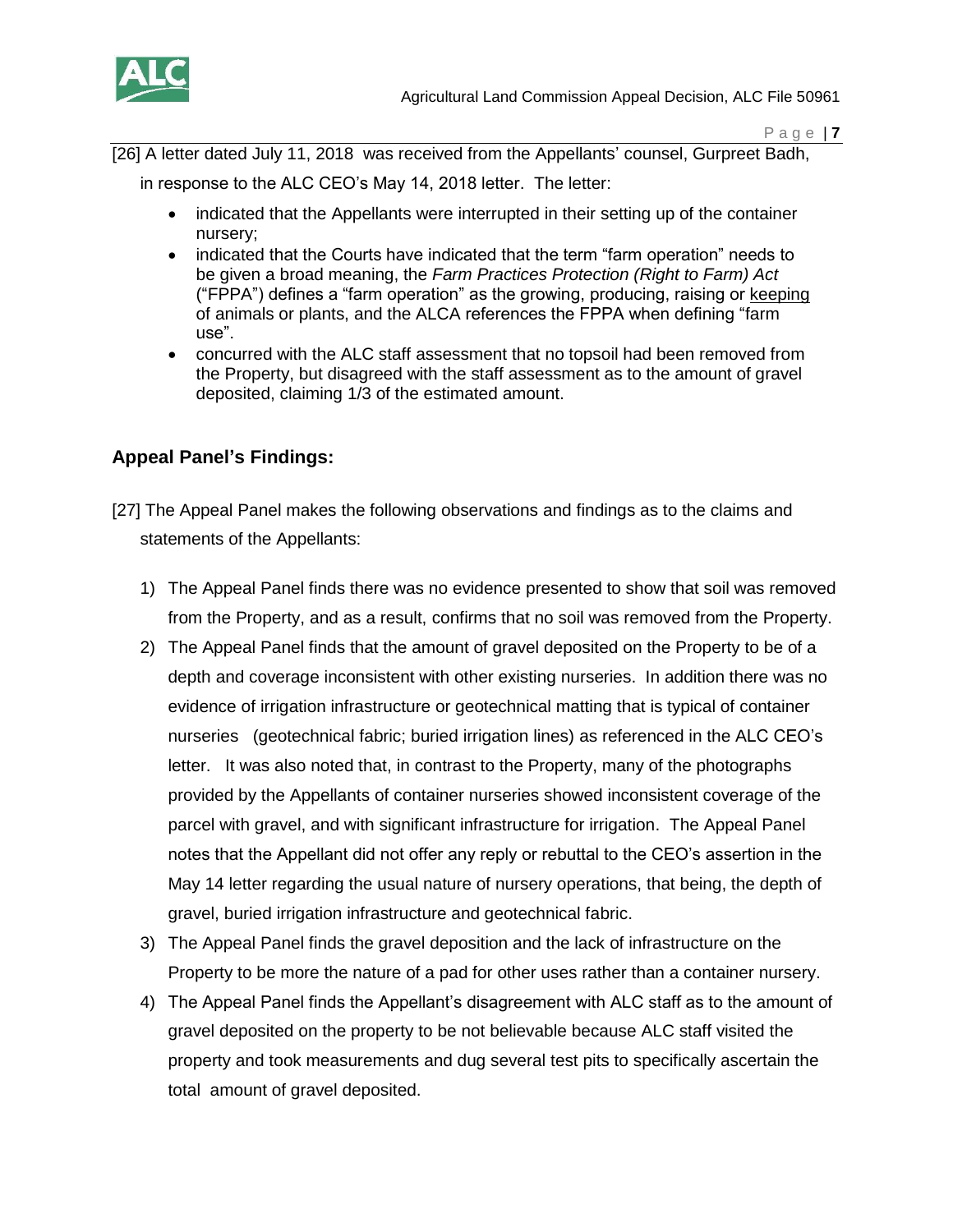

- 5) The Appeal Panel does not find the argument that the Appellants had been interrupted in their construction of the container nursery and therefore unable to bring it to completion to be compelling because neither irrigation lines nor geotechnical cloth were evident and are generally installed before placing the gravel fill is completed.
- 6) The Appeal Panel finds that it cannot be reasonably assumed that the deposit of gravel on the Property is typical for the construction of a container nursery.
- 7) The Appeal Panel notes that it was not provided with any information indicating that the landowners had any previous experience with the development or operation of a container nursery, nor was any business plan provided.
- 8) The Appeal Panel notes that the land has soil capability ratings indicating that a very wide range of crops could be grown on the Property.
- 9) The Appeal Panel finds that the presence of fill on the Property represents a significant erosion of agricultural potential for soil based agriculture.
- 10) The Appeal Panel finds the Order to be suitable and appropriate given the soil capability ratings of the Property, and the agricultural development of similar capability nearby lands in the ALR.

### **Conclusion**

- [28] Having received and considered the information submitted as part of the appeal, the Appeal Panel is satisfied that the Order is appropriate.
- [29] The Appeal Panel confirms the Order under s. 55(2)(a) of the ALCA except for the fact that, as a practical matter, the deadline in the Order for completing the requirements has passed. Given the circumstances in this case, the Appeal Panel is satisfied that the Appellants should be given time to comply at this point. It therefore refers the Order back to the CEO with the direction that she consider and set a new deadline for the steps set out in the Order, with a view to what would be a reasonable time for compliance in the present circumstances and taking into account of the possibility that the Appellants may wish to file a non-farm use application.